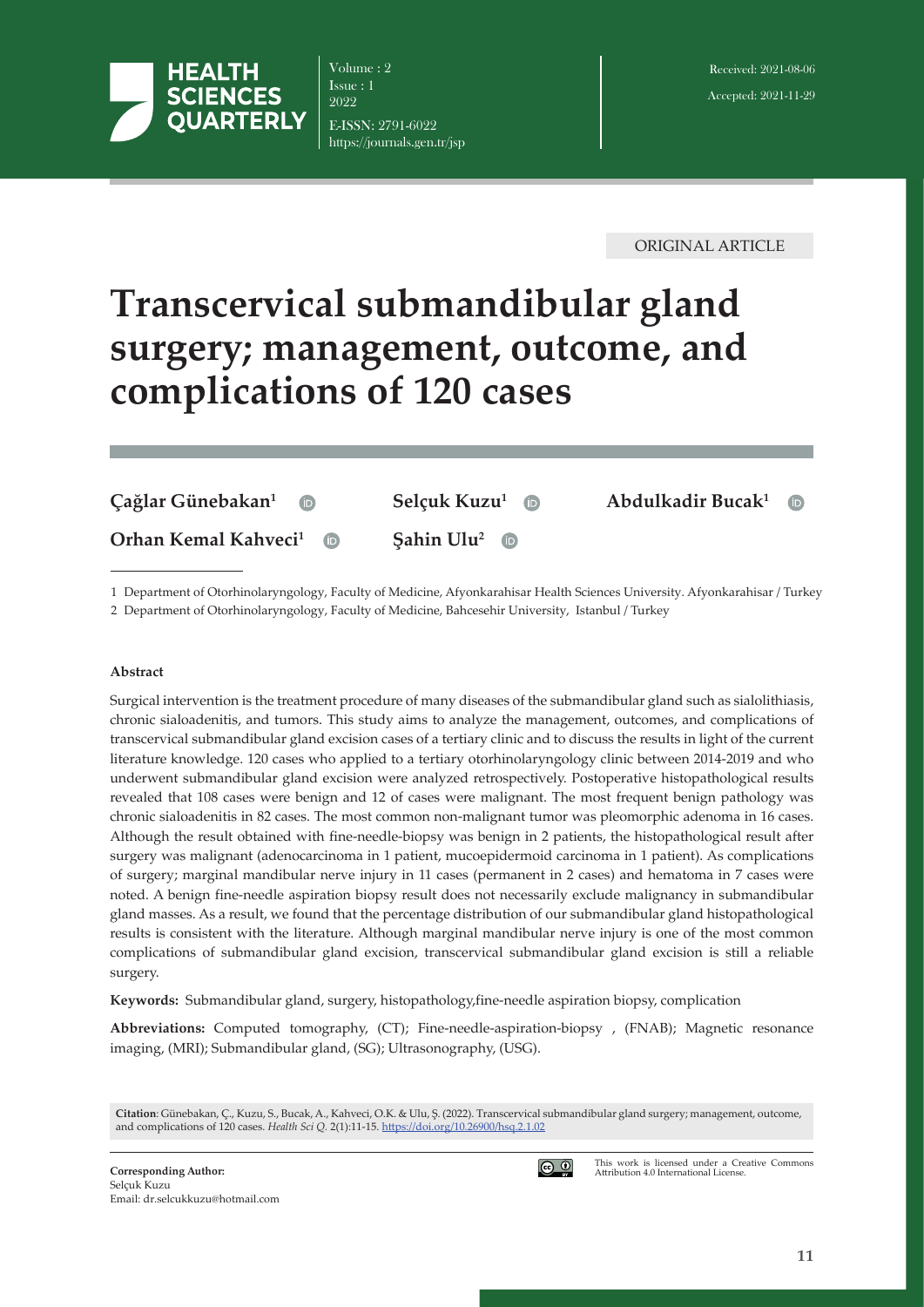# **Introduction**

Primary lesions of the submandibular gland (SG) are quite rare compared to parotid masses. SG lesions can be of inflammatory, cystic, or neoplastic type. We can achieve diagnosis by evaluating the patient's age, complaints, clinical findings, and assisted diagnostic methods together.

SG pathologies frequently include sialolithiasis, sialoadenitis, benign and malignant tumors. Sialolithiasis is the most often form of salivary gland disease and is the most frequent reason for salivary gland dysfunction. Its prevalence in the community is 1% and it is more in men [1,2]. 80% of saliva calculi arise in the SG, 20% in the parotid, 1-2% in the sublingual gland, and small salivary glands. Although the calculi can be seen in the canal, we often find it in the gland's hilus [3]. 3% of all head-neck tumors are seen in salivary glands. 70-80% of these arises from the parotid, 10% from the SG, and 1% from the minor salivary glands [4,5]. Approximately 50% of those seen in the SG are malignant. Among the SG malignant tumors, adenocystic carcinoma is the most common [6].

Excision is the treatment procedure of many diseases of the SG, such as sialolithiasis, chronic sialoadenitis, and tumors [7]. Lingual nerve, hypoglossal nerve, and marginal mandibular nerve may be injured because of a close neighborhood during the removal of the gland [5].

This study aims to analyze the management, outcomes, and complications of transcervical submandibular gland excision cases of a tertiary clinic and to discuss the results considering the current literature knowledge.

## **Materials and Methods**

The Ethical Committee of Afyonkarahisar Health Sciences University approved the study with Ethical Institution Code: 2011-KAEK-2 no: 109.120 cases of SG excision of a tertiary otorhinolaryngology clinic, between 2018-2021, were analyzed retrospectively. We reviewed the anamnesis and examination findings of the patients. Age, gender, complaints,

and physical examinations were noted. For preoperative evaluation, all patients underwent ultrasonography (USG) and fine-needleaspiration-biopsy (FNAB). CT (computed tomography) and MR (magnetic resonance) imaging were also requested for patients who were reported as malignant or suspicious because of FNAB. We additionally applied neck dissections to the patients detected as malignant.

## **Results**

75 (62.5%) of the patients were male and 45 (37.5%) were female, with an average age of 43.2 (13 years-79 years). The most common complaints were painless swelling in 70 (58%), painful swelling occurring after meals in 17 (14%), and frequent infections in 17 (14%). We detected calculi in 80 of 120 patients (67%) in USG (Figure 1,2). In terms of malignancy exclusion, we performed FNAB in all patients, and 16 patients had pleomorphic adenoma, 4 patients had flat epithelial cell carcinoma, 2 patients had mucoepidermoid carcinoma and 8 patients had atypical cells. SG excision was performed in all patients via transcervical approach. We found all the 8O patients who had calculi in USG to have calculi during surgery. We observed that there were 2 calculi in the channel in one patient. In 70 (58%) of the cases, the right SG excision was performed in 50 (42%). We performed functional neck dissection on the same side in malignant cases. Histopathological results revealed that 108 cases were benign and 12 of the cases were malignant. The most often benign pathology was chronic sialoadenitis in 82 cases. The most often benign tumor was pleomorphic adenoma in 16 cases. Although the result of FNAB was benign in 2 patients, histopathological results were malignant (adenocarcinoma in 1 patient, mucoepidermoid carcinoma in 1 patient).

We diagnosed 4 of 12 malignant cases as undifferentiated carcinoma, 5 of them were squamous cell carcinoma and 3 of them were mucoepidermoid carcinoma. We showed histopathological evaluation results in Table 1.

As complications of surgery; marginal mandibular nerve injury in 11 cases (permanent in 2 cases) and hematoma in 7 cases were noted.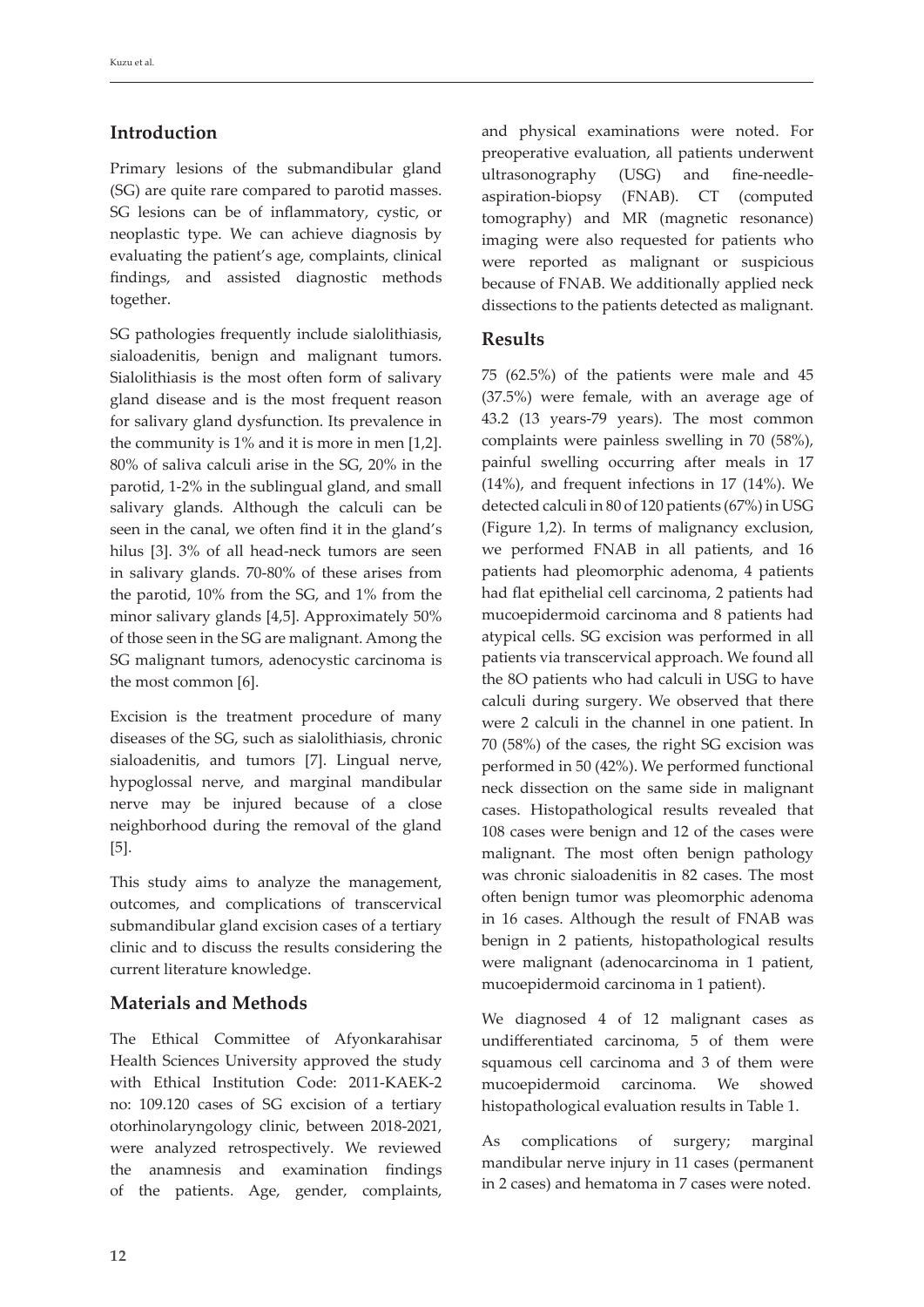| <b>Histopathologic Diagnosis</b> | <b>Number of Patients</b> |
|----------------------------------|---------------------------|
| Chronic sialadenitis             | 82                        |
| Pleomorphic adenoma              | 6                         |
| Indifferentiated carcinoma       |                           |
| Mucoepidermoid carcinoma         |                           |
| Squamous cell carcinoma          |                           |
| Total                            | 20                        |

**Table 1.** Histopathological results



197 **Table 1:** Histopathological results

197 **Table 1:** Histopathological results

**Figure 1.** CT image of the submandibular gland (calculi on the right side)



**Figure 2.** Right submandibular gland and calculi

## **Discussion**

In a significant part of the SG surgeries, the cause is chronic infections of the salivary gland that develop secondary to the calculi in the salivary gland. In autopsy studies, the incidence of sialolithiasis is noted as 1%, but clinically symptomatic calculi are much rarer. 80-92% of symptomatic calculi cases originate from the SG [8]. The reasons that SG has more frequent calculi than other major salivary glands are because of the more alkaline structure of the produced saliva content, more mucin, longer gland duct, and richer in calcium and phosphate content. We consider calculi being formed because of the accumulation of calcium salts around the nucleus, which comprises spilled epithelium cells, bacteria, and salivary mucins [9]. Salivary gland calculi are usually single and maybe two or more in approximately 3-4% of patients. Unlike parotid, SG calculi shows more intracanal placement [10,11]. In our study, 80 patients had calculi and only 1 patient had 2 calculi in the canal.

50% of SG tumors are malignant and the most often malignant pathology is adenocystic carcinoma. In pleomorphic adenoma surgery, there is a high probability of recurrence when enucleation applies to the tumor and cannot be expunged. Therefore, the total removal of the gland is recommended as a standard approach [12,13]. Neck dissection and radiotherapy should be added to the treatment when necessary. In our study, we reported 4 of 12 malignant cases as undifferentiated carcinoma, 5 of them were squamous cell carcinoma and 3 of them were mucoepidermoid carcinoma.

Among the head-neck masses, FNAB shows the lowest sensitivity for the SG masses [14]. FNAB is a method of diagnosis that can be performed easily, can be got quickly and is minimally invasive. Most salivary gland masses are superficial and sufficient aspiration material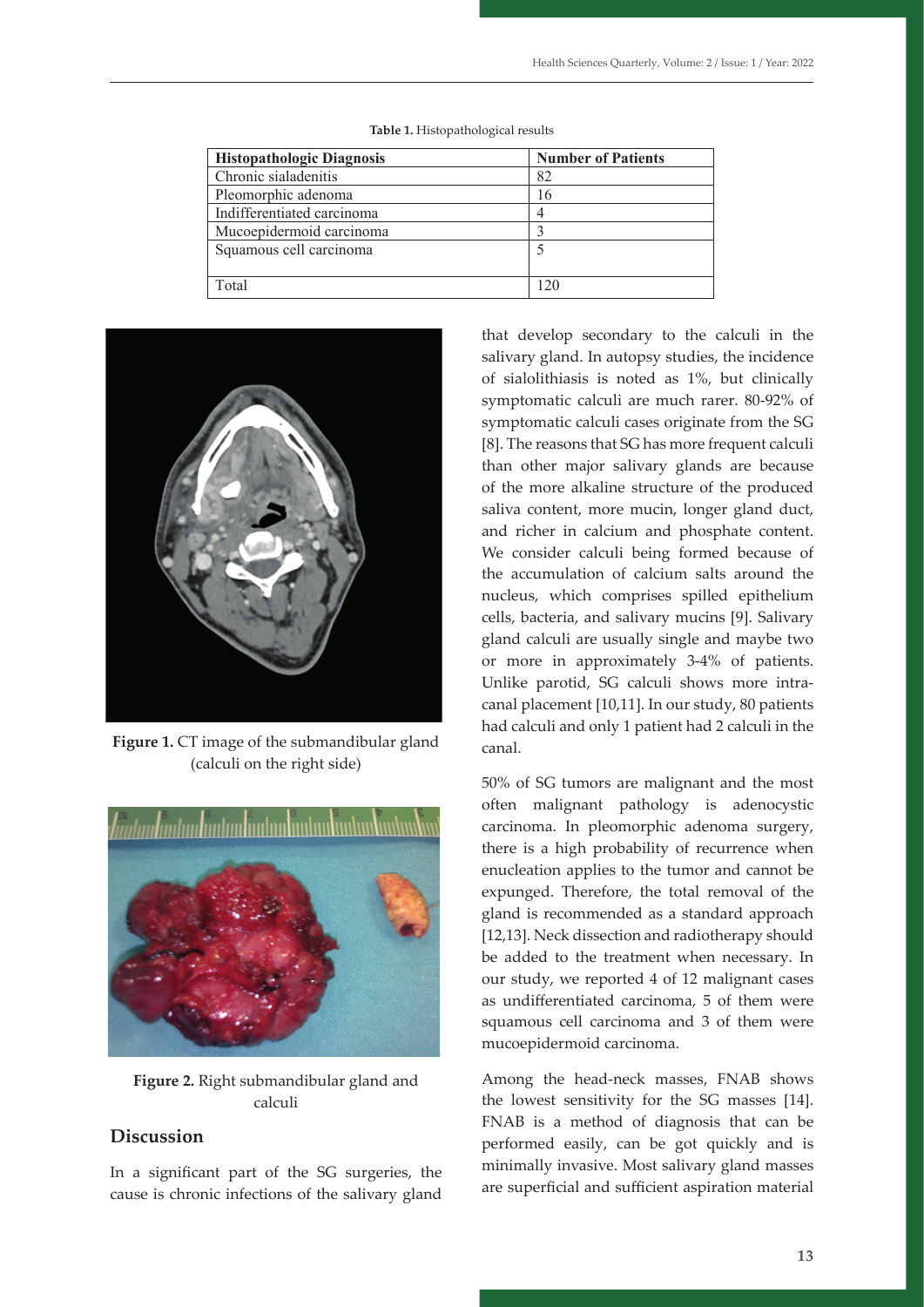can be got by FNAB [15].In our study, although the results of FNAB were benign in 2 patients, histopathological results were malignant (adenocarcinoma in 1 patient, mucoepidermoid carcinoma in 1 patient). In 1 patient who was also reported as sialolithiasis by USG, FNAB revealed suspected malignancy and postoperative pathology was mucoepidermoid carcinoma.

USG is the most frequent method used in the diagnosis of submandibular lesions because of its non-invasiveness, low cost, and easy accessibility [11,16]. It is especially useful in SG superficial lesions [17]. Papaspyrou reported the sensitivity and specificity of USG as 87% and 81.3%, respectively, in the diagnosis of sialolithiasis [18]. We also performed USG for all patients with whom we considered SG surgery. We also requested CT and MRI for surgical planning and evaluation of the neck for cases of suspected malignancy.

Transient marginal mandibular nerve injuries after transcervical SG surgeries are reported in the literature as high as 36%, and permanent nerve injury as high as 12% [19]. In our study, we observed the marginal mandibular nerve injury in 11 cases, 2 of which were permanent. The point to be considered minimizing the risk of marginal mandibular nerve injury is the necessity to search for the nerve by approaching the two fingers from the mandibular corpus inferiorly during the subplatysmal plane during surgery.

We can sort other surgical complications of SG excision as hematoma, hypoglossal nerve damage, lingual nerve damage, and wound infection.

## **Conclusion**

Knowing the possible preoperative diagnosis in SG masses provides an important advantage to the surgeon in planning the operation and preparing the patient for the operation. When evaluating the mass, the patient's age, gender, duration of the disease, complaints, clinical findings, imaging methods, and FNAB should be assesed together. For patients admitting with a mass in the submandibular gland, the diagnosis was mostly chronic sialadenitis and sialolithiasis. Transcervical SG excision is satisfactory with low complication rates when surgical techniques are applied correctly.

#### *Funding*

Any of the authors declare no funding.

## *Conflict of interest*

Any of the authors declare no conflict of interest.

## **References**

- 1. Hammett JT, Walker C. Sialolithiasis. In: StatPearls. Treasure Island (FL): StatPearls Publishing; July 18, 2021.
- 2. Rooper LM, Onenerk M, Siddiqui MT, Faquin WC, Bishop JA, Ali SZ. Nodular oncocytic hyperplasia: Can cytomorphology allow for the preoperative diagnosis of a nonneoplastic salivary disease?. Cancer Cytopathol. 2017;125(8):627-34. doi: [10.1002/cncy.21865](https://doi.org/10.1002/cncy.21865).
- 3. Avishai G, Ben-Zvi Y, Ghanaiem O, Chaushu G, Gilat H. Sialolithiasis-Do early diagnosis and removal minimize post-operative morbidity?. Medicina (Kaunas). 2020;56(7):332. doi: 10.3390/medicina56070332.
- 4. Ellies M, Gottstein U, Rohrbach-Volland S, Arglebe C, Laskawi R. Reduction of salivary flow with botulinum toxin: extended report on 33 patients with drooling, salivary fistulas, and sialadenitis. Laryngoscope. 2004;114(10):1856-60. doi: 10.1097/00005537-200410000-00033.
- 5. Work WP, Hecht DW. Inflammatory diseases of the major salivary glands In: Papparella MM, Shumrick DF, editors. Otolaryngology. Vol 3. Philadelphia: WB Saunders; 1980.2235-43 p.
- 6. Abdel Razek AAK, Mukherji S. Imaging of sialadenitis. Neuroradiol J. 2017;30(3):205-15. doi: 10.1177/1971400916682752.
- 7. Diebold S, Overbeck M. Soft tissue disorders of the mouth. Emerg. Med. Clin. North Am. 2019;37(1):55-68. doi: 10.1016/j. emc.2018.09.006.
- 8. Acikalin RM, Ozbay I, Veyseller B. Submandibular gland excision: Analyse of 43 cases (in Turkish). Med Bull Haseki. 2014;52(3):199-201. doi: 10.4274/ haseki.1374.
- 9. Siddiqui SJ. Sialolithiasis: an unusually large submandibular salivary stone. Br Dent J. 2002;193:89-91. doi: 10.1038/sj.bdj.4801491.
- 10. Choi HG, Bang W, Park B, Sim S, Tae K, Song CM.